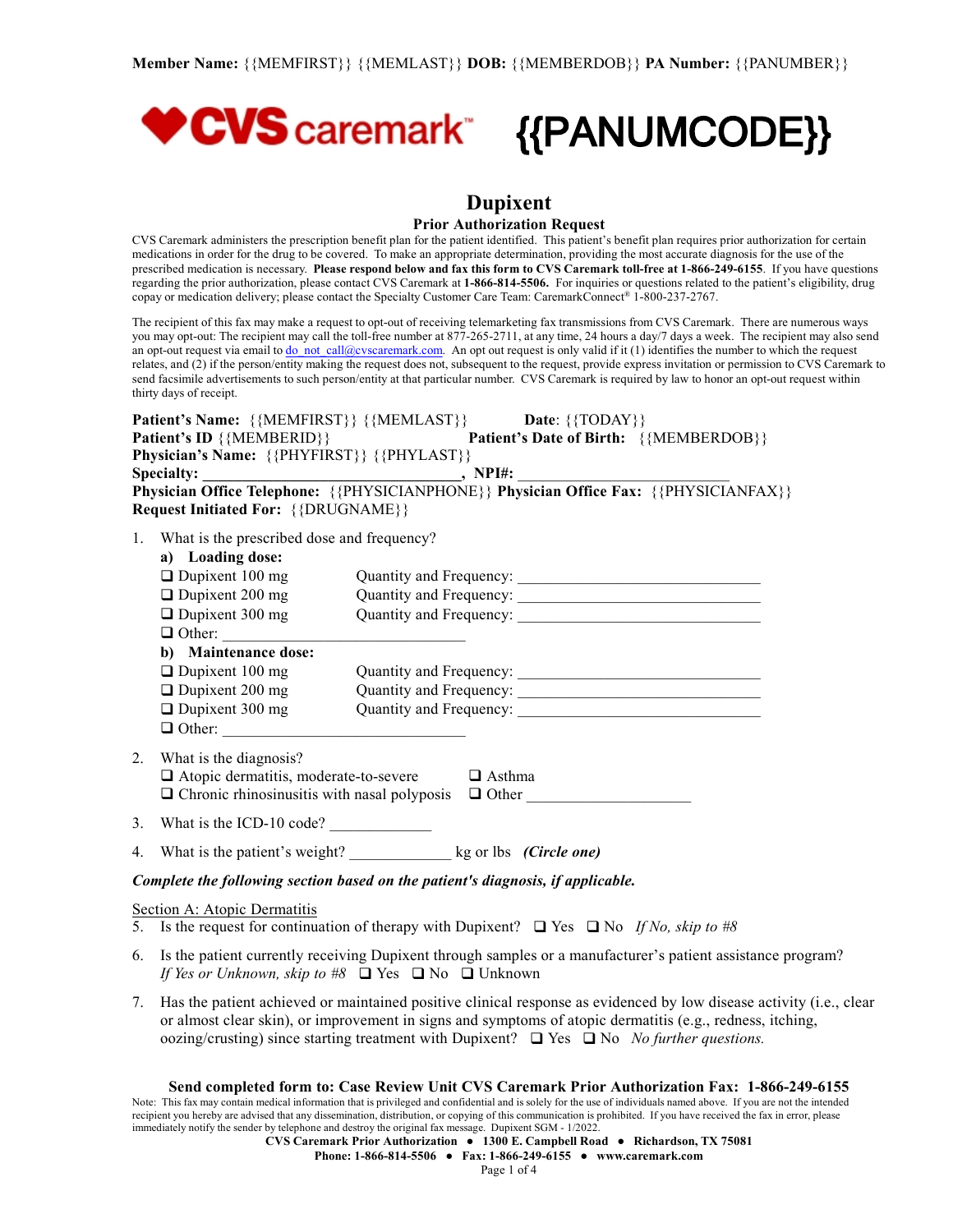**Member Name:** {{MEMFIRST}} {{MEMLAST}} **DOB:** {{MEMBERDOB}} **PA Number:** {{PANUMBER}}

- 8. What is the percentage of body surface area (BSA) affected prior to initiation of Dupixent? *If greater than or equal to 10% of BSA, skip to #10*
- 9. Are crucial body areas (e.g., hands, feet, face, neck, scalp, genitals/groin, intertriginous areas) affected?  $\Box$  Yes  $\Box$  No
- 10. To which topical therapies, if any, has the patient had an inadequate treatment response in the past 180 days? *ACTION REQUIRED: Please attach supporting chart note(s) or medical record showing prerequisite therapies including drug name, dosage form and strength. List continues on next page.*  $\Box$  Topical corticosteroid
	- □ Topical calcineurin inhibitor, *no further questions*
	- $\Box$  Both a topical corticosteroid and a topical calcineurin inhibitor, *no* further *questions*
	- q None of the above, *skip to #12*
- 11. What is the potency of the highest-potency topical corticosteroid the patient has tried in the past 180 days? If high potency or super-high potency topical steroid was tried, please indicate the active ingredient, strength, and dosage form of the high potency or super-high potency topical steroid that was tried and no further questions.  $\Box$  Least potent
	- $\Box$  Low potency
	- $\Box$  Lower-mid potency
	- $\Box$  Medium potency
	- □ High potency *active ingredient, strength, and dosage form*:
	- □ Super high potency *active ingredient, strength, and dosage form*:
- 12. Is the use of high-potency or super-high potency topical corticosteroids and topical calcineurin inhibitors not advisable for the patient (e.g., due to contraindications or prior intolerances)?  $\Box$  Yes  $\Box$  No

Section B: Asthma

- 13. Will the patient receive Dupixent as monotherapy (i.e., without any other asthma medications such as inhaled corticosteroids)?  $\Box$  Yes  $\Box$  No
- 14. Will the patient receive Dupixent concomitantly with other biologics indicated for asthma (e.g., Cinqair, Fasenra, Nucala or Xolair)?  $\Box$  Yes  $\Box$  No
- 15. Is the request for continuation of therapy with Dupixent?  $\Box$  Yes  $\Box$  No *If No, skip to* #21
- 16. Is the patient currently receiving Dupixent through samples or a manufacturer's patient assistance program? *If Yes or Unknown, skip to*  $#18$   $\Box$  Yes  $\Box$  No  $\Box$  Unknown
- 17. Has asthma control improved on Dupixent treatment, as demonstrated by at least one of the following? *ACTION REQUIRED: If Yes, please attach supporting chart notes or medical record documentation of improved asthma control. Indicate below and no further questions*
	- $\Box$  A reduction in the frequency and/or severity of symptoms and exacerbations
	- $\Box$  A reduction in the daily maintenance oral corticosteroid dose
	- $\Box$  None of the above
- 18. Prior to Dupixent therapy, what was the patient's baseline (e.g., before significant oral steroid use) blood eosinophil count in cells per microliter? *ACTION REQUIRED: Please attach supporting chart note(s) or medical record with the patient's baseline blood eosinophil count. \_\_\_\_\_\_\_\_\_\_\_\_\_\_\_\_\_* cells per microliter q Unknown *If less than 150 cells per microliter or unknown, skip to #21*
- 19. Prior to receiving Dupixent, did the patient have inadequate asthma control (e.g. hospitalization or emergency medical care visit within the past year) despite current treatment with both of the following medications at optimized doses? *ACTION REQUIRED: If Yes, please attach supporting chart notes, medical records, or claims history of previous medications tried including drug, dose, frequency, and duration***.**
	- $\Box$  Yes  $\Box$  No *No further questions.*
	- A) Inhaled corticosteroid
	- B) Additional controller (long acting beta<sub>2</sub>-agonist, leukotriene modifier, or sustained-release theophylline)

## **Send completed form to: Case Review Unit CVS Caremark Prior Authorization Fax: 1-866-249-6155**

Note: This fax may contain medical information that is privileged and confidential and is solely for the use of individuals named above. If you are not the intended recipient you hereby are advised that any dissemination, distribution, or copying of this communication is prohibited. If you have received the fax in error, please immediately notify the sender by telephone and destroy the original fax message. Dupixent SGM - 1/2022.

**CVS Caremark Prior Authorization ● 1300 E. Campbell Road ● Richardson, TX 75081**

**Phone: 1-866-814-5506 ● Fax: 1-866-249-6155 ● www.caremark.com**

Page 2 of 4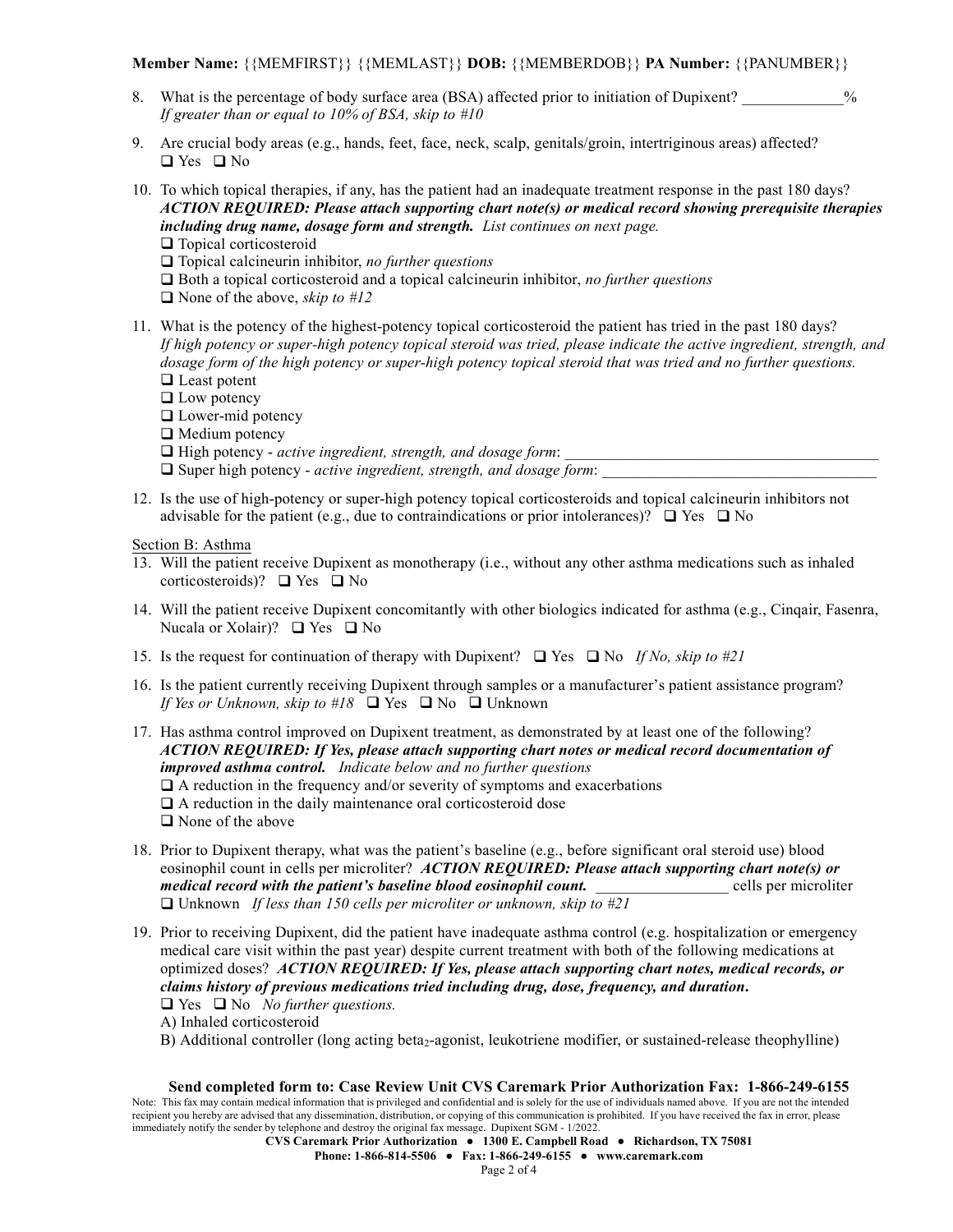**Member Name:** {{MEMFIRST}} {{MEMLAST}} **DOB:** {{MEMBERDOB}} **PA Number:** {{PANUMBER}}

- 20. Prior to receiving Dupixent, did the patient have inadequate asthma control (e.g. hospitalization or emergency medical care visit within the past year) despite concomitant treatment with all of the following medications at optimized doses? *ACTION REQUIRED: If Yes, please attach supporting chart notes, medical records, or claims history of previous medications tried including drug, dose, frequency, and duration and skip to #24.*  $\Box$  Yes  $\Box$  No
	- A) High-dose inhaled corticosteroid
	- B) Additional controller (long acting beta<sub>2</sub>-agonist, leukotriene modifier, or sustained-release theophylline) C) Oral glucocorticoids (at least 5 mg per day of prednisone/prednisolone or equivalent)
- 21. What is the patient's baseline (e.g., before significant oral steroid use) blood eosinophil count in cells per microliter? *ACTION REQUIRED: Please attach supporting chart note(s) or medical record with the patient's baseline blood eosinophil count.* \_\_\_\_\_\_\_\_\_\_\_\_\_\_\_\_\_ cells per microliter q Unknown *If less than 150 cells per microliter or unknown, skip to #23*
- 22. Does the patient have inadequate asthma control (e.g. hospitalization or emergency medical care visit within the past year) despite current treatment with both of the following medications at optimized doses: q Yes q No *No further questions.*
	- A) Inhaled corticosteroid
	- B) Additional controller (long acting beta<sub>2</sub>-agonist, leukotriene modifier, or sustained-release theophylline)
- 23. Does the patient have inadequate asthma control (e.g. hospitalization or emergency medical care visit within the past year) despite concomitant treatment with all of the following medications at optimized doses? *ACTION REQUIRED: If Yes, please attach supporting chart note(s) or medical record showing patient's oral glucocorticoid use history, including drug, dose, frequency and duration.*  $\Box$  Yes  $\Box$  No A) High-dose inhaled corticosteroid
	- B) Additional controller (long acting beta<sub>2</sub>-agonist, leukotriene modifier, or sustained-release theophylline)
	- C) Oral glucocorticoids (at least 5 mg per day of prednisone/prednisolone or equivalent)
- 24. Has the patient received treatment with the inhaled corticosteroid and additional controller for at least the previous 3 months?  $\Box$  Yes  $\Box$  No
- 25. Has the patient received treatment with oral glucocorticoids for most days during the previous 6 months (e.g. 50% of days, 3 steroid bursts in the previous 6 months)?  $\Box$  Yes  $\Box$  No

Section C: Chronic Rhinosinusitis with Nasal Polyposis

- 26. Is the request for continuation of therapy with Dupixent?  $\Box$  Yes  $\Box$  No *If No, skip to* #29
- 27. Is the patient currently receiving Dupixent through samples or a manufacturer's patient assistance program? *If Yes or Unknown, skip to*  $#29$   $\Box$  Yes  $\Box$  No  $\Box$  Unknown
- 28. Has the patient achieved or maintained positive clinical response as evidenced by improvement in signs and symptoms of CRSwNP (e.g., improvement in nasal congestion, nasal polyp size, loss of smell, anterior or posterior rhinorrhea, sinonasal inflammation, hyposmia and/or facial pressure or pain or reduction in corticosteroid use)? *ACTION REQUIRED: If Yes, please attach supporting chart notes or medical record documentation of positive clinical response.*  $\Box$  Yes  $\Box$  No *No further questions.*
- 29. Does the patient have bilateral nasal polyposis and chronic symptoms of sinusitis?  $\Box$  Yes  $\Box$  No
- 30. Has the patient had intranasal corticosteroid treatment for at least 2 months? *ACTION REQUIRED: If Yes, please attach supporting chart notes, medical records, or claims history of previous medications tried.*  $\Box$  Yes  $\Box$  No
- 31. Are intranasal corticosteroids contraindicated or not tolerated? *ACTION REQUIRED: If Yes, please attach documentation of clinical reason to avoid therapy.*  $\Box$  Yes  $\Box$  No
- 32. Has the patient had prior sino-nasal surgery? If Yes, skip to #35  $\Box$  Yes  $\Box$  No
- 33. Has the patient had an inadequate response with systemic corticosteroids within the last two years? *ACTION REQUIRED: If Yes, please attach supporting chart notes, medical records, or claims history of previous medications tried. If Yes, skip to*  $#35$   $\Box$  Yes  $\Box$  No

**Send completed form to: Case Review Unit CVS Caremark Prior Authorization Fax: 1-866-249-6155** Note: This fax may contain medical information that is privileged and confidential and is solely for the use of individuals named above. If you are not the intended recipient you hereby are advised that any dissemination, distribution, or copying of this communication is prohibited. If you have received the fax in error, please immediately notify the sender by telephone and destroy the original fax message. Dupixent SGM - 1/2022.

**CVS Caremark Prior Authorization ● 1300 E. Campbell Road ● Richardson, TX 75081 Phone: 1-866-814-5506 ● Fax: 1-866-249-6155 ● www.caremark.com**

Page 3 of 4